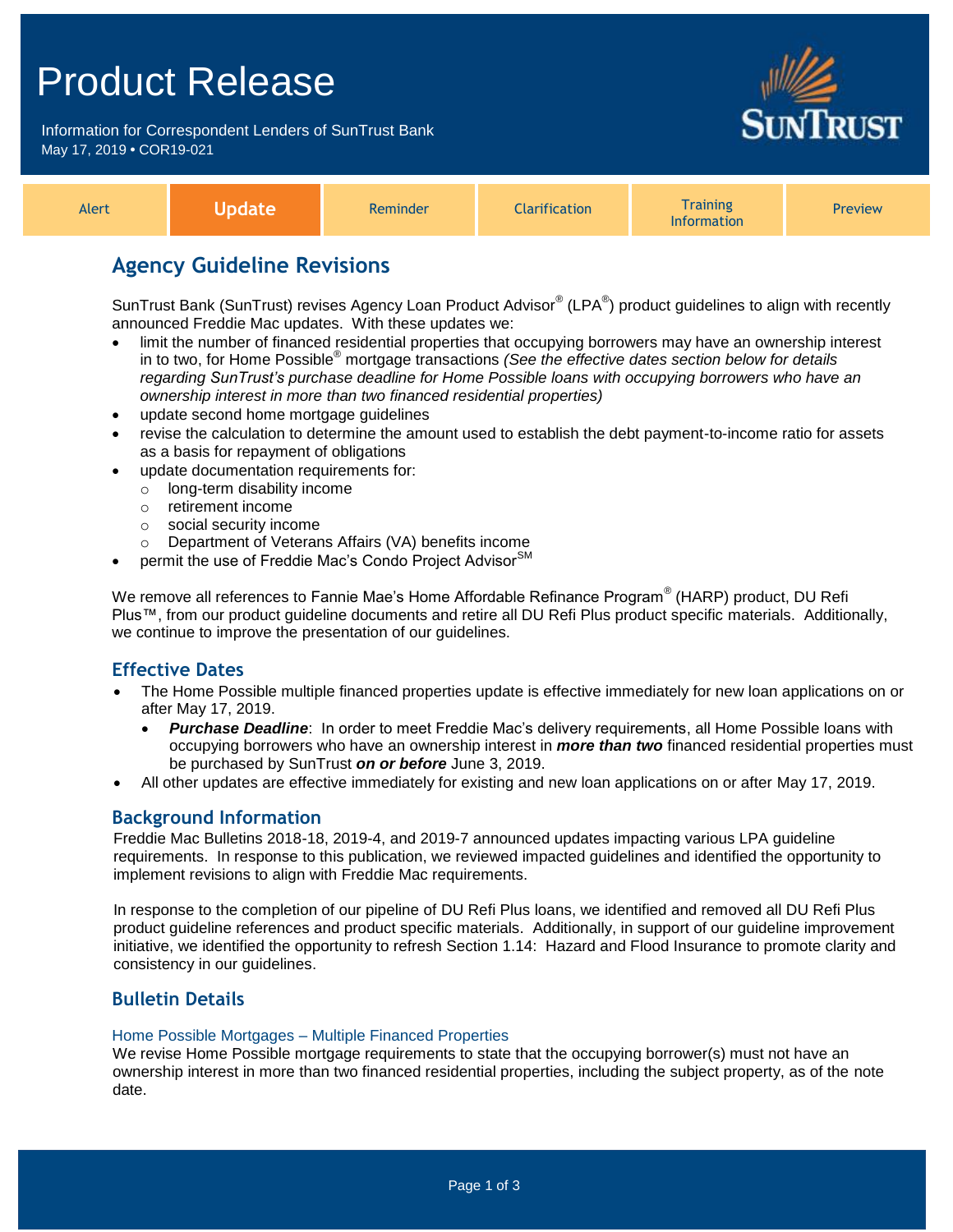# Product Release

Information for Correspondent Lenders of SunTrust Bank May 17, 2019 **•** COR19-021



## **Bulletin Details, continued**

#### Second Home Mortgages

For LPA loans, we revise second home mortgage guidelines to:

- Permit second homes with seasonal limitations on year-round occupancy (e.g., lack of winter accessibility) provided the appraiser includes at least one comparable sale with similar seasonal limitations to demonstrate the marketability of the subject property
- Specify that the property may be rented out on a short-term basis provided that:
	- $\circ$  the borrower keeps the property securing the second home mortgage available primarily (i.e., more than half of the calendar year) as a residence for the borrower's personal use and enjoyment; and
	- the property is not subject to any rental pools or agreements that require the borrower to rent the property, give a management company or entity control over the occupancy of the property or involve revenue sharing between any owners and developer or another party

**Note**: Rental income from the borrower's second home still remains ineligible for qualification purposes.

#### Assets as a Basis for Repayment of Obligations

For LPA loans, we revise the calculation to determine the amount used to establish the debt payment-to-income ratio for assets as a basis for repayment of obligations. The calculation now requires the lender to divide the net eligible assets by 240 (instead of 360, as previously required).

#### Income Documentation Requirements

We revise LPA documentation requirements for long-term disability income, retirement income, social security income, and VA benefits income. Guidelines now specify that one or more of the required documents [i.e., benefit verification letter, award letter, pay statement, 1099, and bank statement(s)] can be used to verify the income type, source, payment frequency, payment amount, and current receipt of the income. Separate verification of the current receipt of income is no longer required if the documentation obtained to support the income type, source, payment frequency, and predetermined payment amount also verifies current receipt of income.

#### Freddie Mac's Condo Project Advisor

Freddie Mac's Condo Project Advisor allows authorized lenders to submit a request (to Freddie Mac) for single loan exceptions [referred to as a Project Waiver Request (PWR)] for *established* condominium projects that do not meet certain condominium project eligibility requirements. For LPA loans, we now permit the purchase of condominium mortgages with an approved PWR obtained through the use of Freddie Mac's Condo Project Advisor. See the applicable before and after matrix for additional details.

**Note**: SunTrust requires the use of Special Feature Code (SFC) PWR to identify a condominium unit mortgage with an approved PWR obtained through the use of Freddie Mac's Condo Project Advisor. [Click here](https://www.truistsellerguide.com/manual/cor/general/Instructions%20for%20Entering%20SFCs.pdf) for the appropriate process to notify SunTrust of this required SFC. This information is also located within Section 1.08: Loan Delivery and Purchase Review of the *Correspondent Seller Guide*.

#### DU Refi Plus Product Guidelines and Forms Retirement

Due to the retirement of Fannie Mae's DU Refi Plus loan program (previously announced in Product Releases [COR 18-046](https://www.truistsellerguide.com/Manual/cor/bulletins/archive/Cr18-046.pdf) and [COR 18-061\)](https://www.truistsellerguide.com/Manual/cor/bulletins/archive/Cr18-061.pdf) and the completion of our DU Refi Plus pipeline, we remove all references to DU Refi Plus from our product guideline documents and retire all DU Refi Plus product specific materials. DU Refi Plus references will be removed from LendingSpace in the near future.

#### Other Guideline Improvement Updates

To promote clarity and consistency in our guidelines, we remove obsolete Agency loan programs guidance from the "Hazard Insurance – Condominiums" topic within Section 1.14: Hazard and Flood Insurance. For Agency loan programs, all hazard and flood insurance guidelines are outlined in the "Property and Flood Insurance" topic within Section 2.01: Agency Loan Programs of the *Correspondent Seller Guide*.